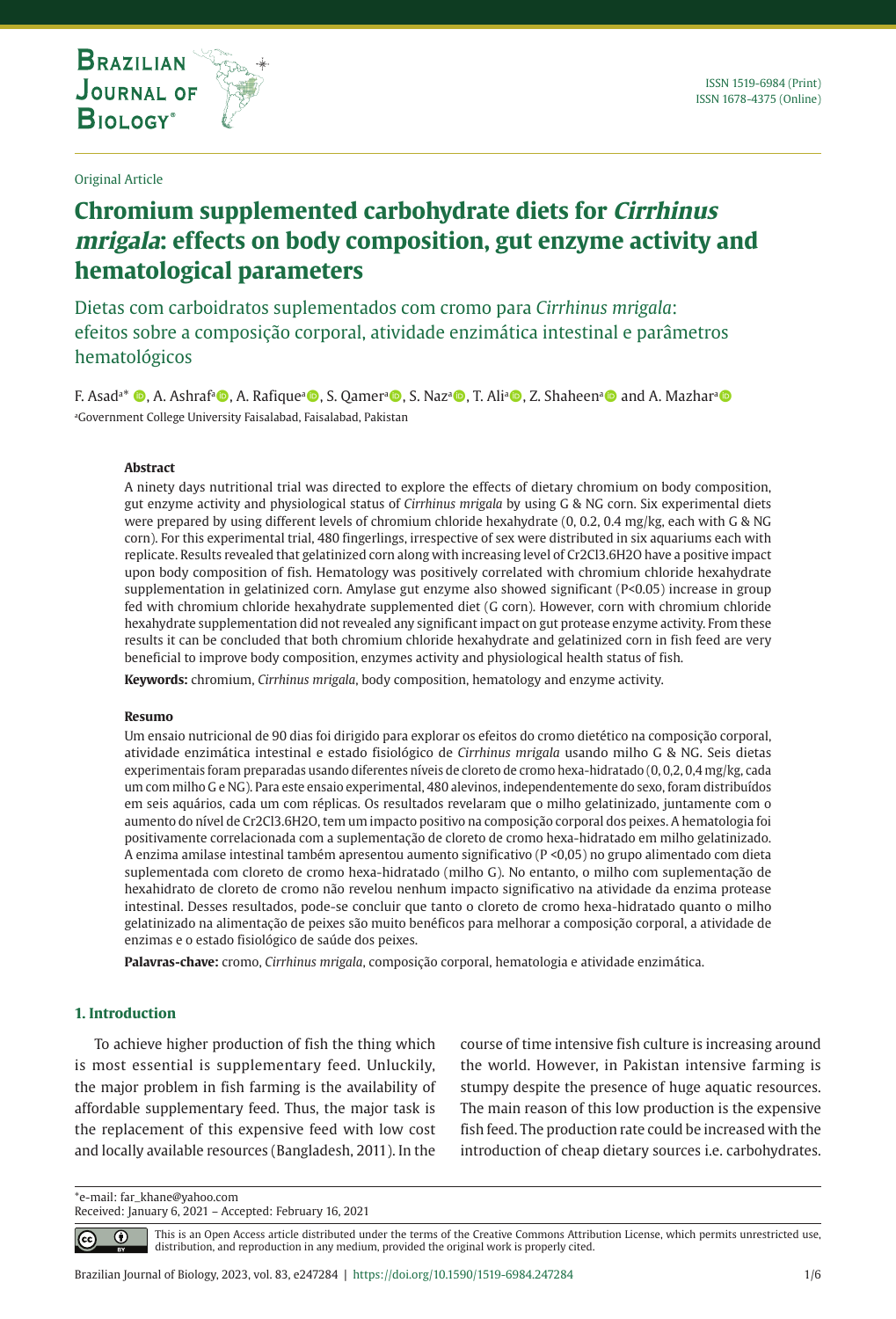Pakistan is rich in fish fauna, but on commercial level, only seven species of warm water and two from cold water are grown (Asad et al., 2014).

Physiological and biochemical characteristics are recognized as a useful tool in the evaluation of the metabolic functions, health status and welfare of farmed species. For growth and survival of fish species nutrition is most important. To reduce feed cost carbohydrates are utilized in fish feed formulation because carbohydrates are most economical, low cost than lipids and protein and a rich source of energy (Asad et al., 2020). Factors that affect the carbohydrate utilization efficiency in dietary regimes of cultured fish species are carbohydrate origin, dietary carbohydrate content in the diets, physical state, and molecular complexity. Related to the latter factor, it appears that in order to utilize simple versus complex carbohydrates, most fish species use polysaccharides and oligosaccharides better than mono and disaccharides (Azaza et al., 2020). Carbohydrates are the cheapest dietary source of energy and normally used in formulated diet for protein sparing. With the higher amylase activity and also with greater number and affinity of insulin receptors omnivorous warm-water fishes show an efficient utilization of higher levels of carbohydrates in comparison to carnivorous cold water-fishes. Content of carbohydrate in diet, main origin, molecular complexity and physical state are the major factors that have an impact on the efficiency of carbohydrate utilization in dietary pattern of fish species. In discussion of molecular complexity of carbohydrate i.e. complex versus simple utilization, it was found that oligosaccharides and polysaccharides were utilized better by most of the species than mono and disaccharides. Although, some species use simple carbohydrates more efficiently rather than complex, these include gilt head sea bream (*Sparus aurata*), the rainbow trout (*Oncorhynchus mykiss),* the grass carp (*Ctenopharyngodon idella*), etc. (Polakof et al., 2012).

In aquaculture, dietary carbohydrate used at top priority due to its benefits i.e. high availability and low cost, mainly for omnivorous and herbivorous fish. The use of carbohydrate could be improved by the process of gelatinization; however, its excessive use might result in cellular changes and metabolic stress as naturally fish adapted to low carbohydrate.

### **2. Materials and Methods**

Execution of this nutritional trial was held in research lab, Department of Zoology, Government College University, Faisalabad, Pakistan.

### *2.1. Test specie and experimental design*

*Cirrhinus mrigala* was selected as an experimental fish species. Fingerlings (480) of this species were purchased from fish seed hatchery, Staina road Faisalabad, Pakistan. Acclimatization (for one week) was done before the commencement of the trial; stocked in aquaria with 29L water capacity, weaned on control diet (32% CP). On daily basis water quality parameters were monitored and found within acceptable range following standard

method (dissolved oxygen; 5.2-7.3 mg/L, pH; 7.5-8.5 and temperature; 28-31°C) (APHA, 1985). After acclimatization 480 fingerlings of uniform size were arbitrarily dispersed in six experimental groups each with one replicates  $(T1 G/OCr<sub>2</sub>Cl<sub>3</sub>$ .6H<sub>2</sub>O mg/kg, T2 NG/0 Cr<sub>2</sub>Cl<sub>3</sub>.6H<sub>2</sub>O mg/kg (control diet), T3 G/0.2 Cr<sub>2</sub>Cl<sub>3</sub>.6H<sub>2</sub>O mg/kg, T4 NG 0.2 Cr<sub>2</sub>Cl<sub>3</sub>.6H<sub>2</sub>O mg/kg,  $T5$ G/0.4 $\rm Cr_2Cl_3$ .6 $\rm H_2O$  mg/kg and T6 NG/0.4 $\rm Cr_2Cl_3$ .6 $\rm H_2O$  mg/kg).

### *2.2. Experimental diets and Feeding protocol*

Basic diet ingredients were bought from local market of Faisalabad. Six experimental diets were prepared by using corn (gelatinized & non-gelatinized) with different levels of chromium chloride hexahydrate (0, 0.2 and 0.4 Cr<sub>2</sub>Cl<sub>3</sub>.6H<sub>2</sub>O mg Kg<sup>-1</sup>). To make dough, corn flour was mixed with almost 80% of water (v/w) and maximum gelatinization (25%) was attained by leaving it in an autoclave for about an hour at 120 °C. This gelatinized corn flour with all diet ingredients (casein, gelatin, corn flour, cellulose, sunflower oil, vitamin premixes and Butylated Hydroxy Toluene) were then pulverized to pass through 5mm sieve size. Dough was formed from all these ingredients by mixing them for 10 min with 10-12% water with the addition of fish oil gradually while mixing and then steamed for 10 min (Lovell, 1989). Pellets of 2mm diameter were prepared by using hand pelletizer, dried in oven at 60 °C for 24 hour . *Cirrhinus mrigala* fingerlings were fed on experimental diet twice daily at 4% of live wet body weight for 90 days

### *2.3. Proximate analysis*

The dried samples of feed ingredient (corn), test diets and body meat were separately homogenized with mortar and pestle and were chemically analyzed following standard method of AOAC (1990) dry matter (DM) by drying in oven for 12 hours at 105 °C; crude lipid by chloroform methanol extraction technique through 10454 soxtec system HTz; ash analysis was done in electric muffle furnace(Eyela-TMF 3100); crude protein (CP) by microkjeldahl investigation. Percent free extract and gross energy was calculated by following Formulas 1 and 2 (Henken et al., 1986):

*NFE*  $% = 100 - (crude protein% + crude fat% + moisture%) (1)$ 

$$
GE (Kcal/g) = (5.64 \times protein\%) + (9.44 \times lipids\%) + (4.11 \times NFE\%) \tag{2}
$$

### *2.4. Hematological analysis*

After trial completion, fish from experimental groups were sacrificed and blood was drawn from caudal vain in vials (rinsed with heparin) which was used for hematological analysis i.e. hemoglobin, RBCs and WBCs count. HGB and hematocrits were measured by cyanmet hemoglobin method (Drabkin, 1945). RBCs and WBCs were measured with a Burker hemocytometer. RBCs indices were calculated following Greer et al. (2014) (Formulas 3 to 5).

$$
MCV = \frac{Hematocrit}{RBC}
$$
 (3)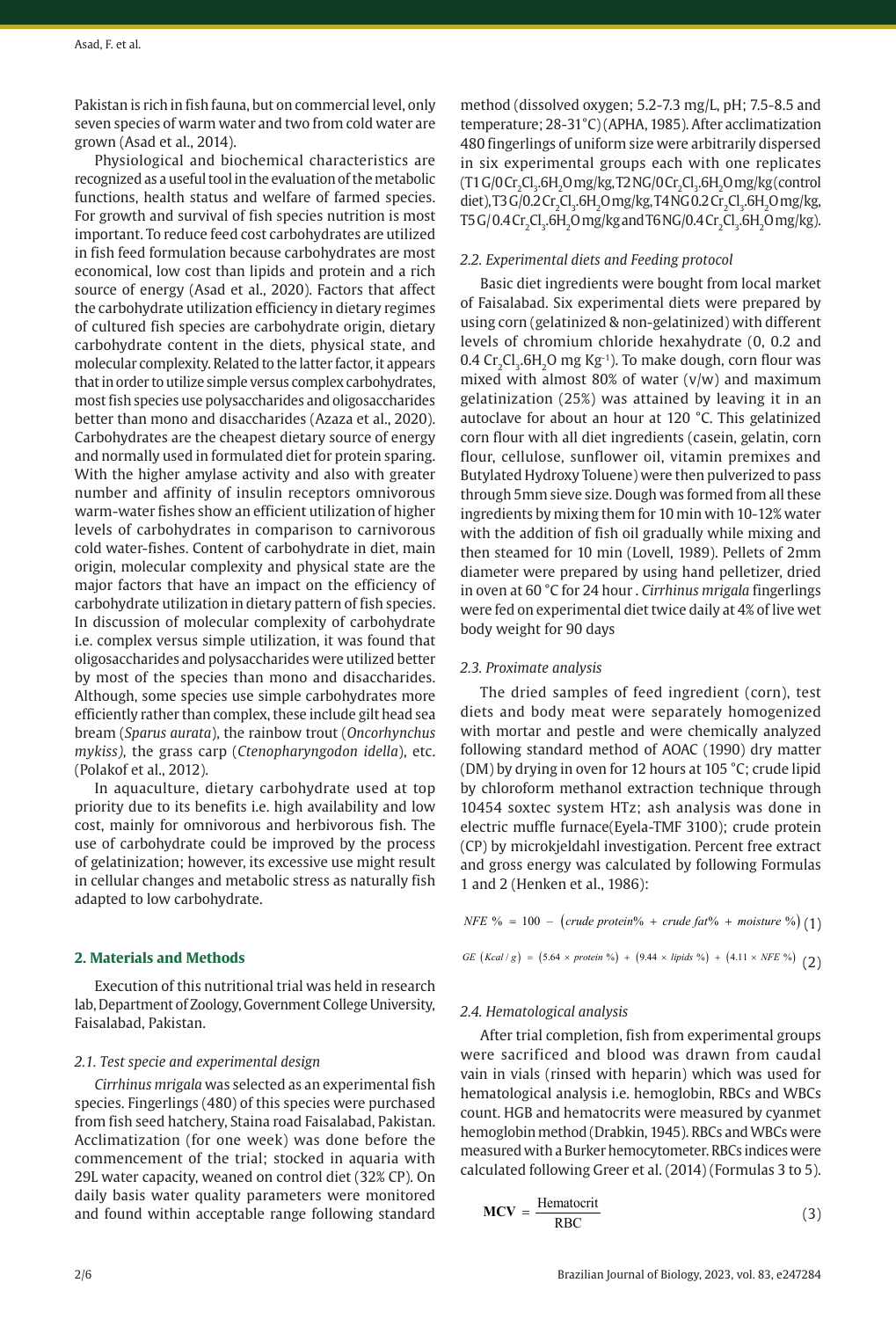$$
MCH = \frac{HGB}{RBC}
$$
 (4)

$$
MCHC = \frac{HGB}{Hematocrit}
$$
 (5)

## *2.5. Enzyme activity*

At the completion of trial, to measure enzyme activity, supernatants of gut and liver were prepared by sacrificing the fish from each group. For this, the liver and gut was homogenized in distilled water and then centrifuged at 5000 rpm for 20 minutes (whole procedure done at -4° C). Then supernatants were collected and stored at -20 °C till required. Activity of two enzymes (amylase and protease) was analyzed. Protease activity was determined following casein hydrolysis method by Walter (1984) while amylase activity was determined by starch hydrolysis following Somogy-Nelson colorimetric method.

### *2.6. Statistical analysis*

Highly significant differences between gelatinized and non-gelatinized corn diets with different levels of chromium chloride hexahydrate were tested by one way analysis of variance (ANOVA) while comparison of means was performed by Tukey's significant difference test; considered significant at p>0.05 (Snedecor and Cochran, 1991).

### **3. Results**

### *3.1. Body composition*

Body composition parameters are the key indicator of the physiological status of fish as well as feed composition and feeding rates. Results revealed that gelatinized corn along with increasing level of Cr2Cl3.6H2O have a positive impact upon body composition of fish (Table 1). Fish fed on test diet T3& T5 (Gelatinized) showed highest percentage of dry matter and it was significantly different from all other groups, as determined by ANOVA (P<0.05). While ash retention, crude lipid, crude protein and gross energy was maximum in fish fed on test diet -T5 (Gelatinized) from other groups (P>0.05).

### *3.2. Hematology*

Chromium chloride hexahydrate along with gelatinized corn showed a significant impact on fish hemoglobin content as determined by ANOVA (P<0.05). Fish fed with diet T5 (G, 0.4 Cr2Cl3.6H2O) showed significantly higher hemoglobin content (8.5  $\pm$  0.55 g/dl) compared to the other groups while least hemoglobin content  $(6.3 \pm 0.20 \text{ g/dl})$ was shown by fish fed with diet T4. Experimental group of fish fed with diet T5 showed significantly higher WBCs  $(11.65 \pm 0.25x10^3/\mu L)$  while least WBCs was calculated in experimental group of fish with diet  $T1 (6.90 \pm 0.30 \text{ x} 10^3/\mu\text{L}).$ Regarding RBCs, experimental group fed with diet T5 exhibited significantly higher value than other groups that showed non-significant differences(P>0.05) while least value for RBCs count was calculated in group fed with diet T2. Data related to hematocrit content in experimental groups depicts results similar to hemoglobin content i.e. significantly higher HCT content in group fed on diet T1 with all other groups showed non-significant differences from each other while least HCT content was shown by fish fed with diet T4.

In case of RBCs indices, MCV (mean cellular volume)was recorded highest ( $168.00 \pm 10.00$  fL) in group fed with diet T2 and it showed highly significant differences from other groups while lowest value for MCV (121.00 ± 7.00 fL) was calculated in group fed with diet T4and it showed highly non-significant differences from other groups. Similar results pattern was recorded for MCH (mean cellular hemoglobin). Regarding the results of MCHC (mean cellular hemoglobin concentration),experimental group fed with diet T4 showed significantly higher value( $47.50 \pm 1.50$  pg) of MCHC while group fed with diet T1 showed significantly lower value (32.85  $\pm$  0.85 pg) of MCHC (Table 2).

### *3.3. Enzyme activity*

The secretion of enzymes in fish is mainly dependent upon diet's composition and nature on which fish is feeding. Results revealed that corn type had no effect on liver amylase activity of *Cirrhinus mrigala* while chromium chloride hexahydrate supplementation showed a highly significant impact as determined by ANOVA (P<0.05). Group fed with diet T5 (G) showed significantly higher liver amylase activity while least liver amylase activity was recorded in group fed with diet T1. Feeding on G corn, significantly maximize the gut amylase activity (P<0.05).

**Table 1.** Comparison of means of muscle composition of *Cirrhinus mrigala* fed on different experimental diets.

| <b>Dietary Treatments</b>                               | Dry matter (%)       | $\mathbf{Ash}(\%)$   | Crude lipid (%)   | Crude protein (%)  | <b>Gross Energy</b><br>(Kcal/g) |
|---------------------------------------------------------|----------------------|----------------------|-------------------|--------------------|---------------------------------|
| T1 (G) 0 mg/kg CrCl, $\cdot$ 6H, O.                     | $94.10 + 0.10BC$     | $86.05 \pm 0.05$ BC  | $26.25 + 0.25DE$  | $28.10 \pm 0.60B$  | $572.81 \pm 2.33$ C             |
| T2 (NG) 0 mg/kg CrCl, $\cdot$ 6H, O                     | $95.15 \pm 0.15$ ABC | $87.05 \pm 0.15$ ABC | $24.25 \pm 0.25E$ | $32.83 \pm 0.02A$  | $572.59 \pm 1.36C$              |
| T3 (G) 0.2 mg/kg CrCl, $\cdot$ 6H, O                    | $97.25 \pm 0.25$ A   | $84.50 + 1.00C$      | $32.00 \pm 1.00C$ | $33.06 \pm 1.81A$  | $621.08 \pm 3.75B$              |
| T4 (NG) 0.2 mg/kg CrCl <sub>2</sub> • 6H <sub>2</sub> O | $93.25 \pm 0.25C$    | $88.50 \pm 1.50A$    | $26.75 \pm 0.75D$ | $34.98 \pm 0.78A$  | $579.61 \pm 3.83$ C             |
| T5 (G) 0.4 mg/kg CrCl, $\cdot$ 6H, O                    | $97.25 \pm 0.25$ A   | $89.50 \pm 0.50$ AB  | $38.45 \pm 0.45A$ | $35.10 \pm 0.57$ A | 658.08±4.29A                    |
| T6 (NG) 0.4 mg/kg CrCl, $\cdot$ 6H, O                   | $95.50 \pm 1.50AB$   | $85.00 \pm 1.10C$    | $35.35 \pm 0.35B$ | $33.43 \pm 0.38A$  | $632.06 \pm 4.88B$              |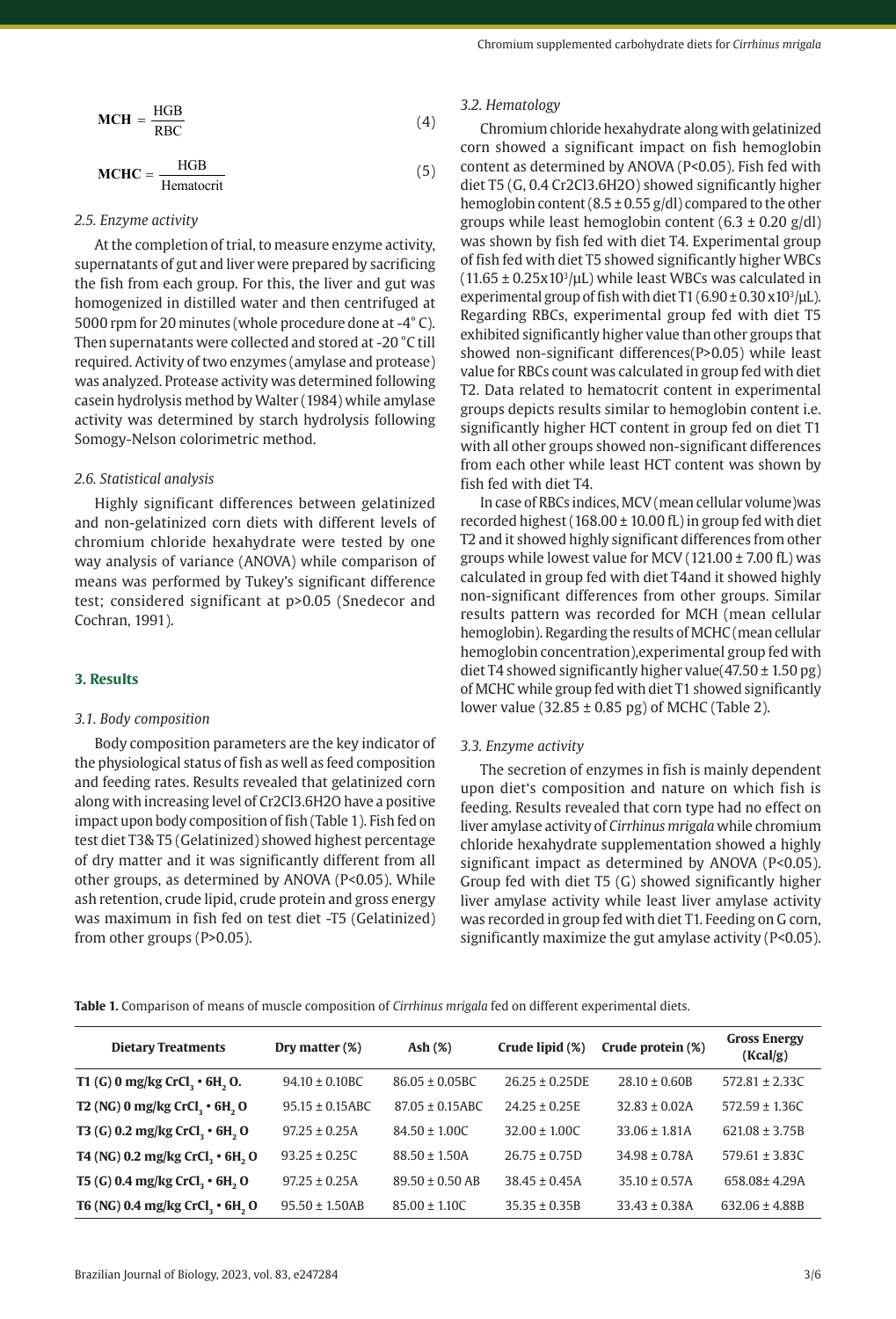Similarly, significant relations was found among corn type and gut amylase activity. Lowest gut amylase activity was recorded in group fed with NG corn without chromium chloride hexahydrate supplementation (Figure 1).

Supplementation of chromium chloride hexahydrate decreases the protease activity in liver; highest liver protease activity was recorded in group fed with G corn without chromium chloride hexahydrate supplementation in diet (T1), with non- significant differences. While least liver protease activity was recorded in group fed with



**Figure 1.** Amylase activity in liver and gut of *Cirrrhinus mrigala* fed on experimental diets. Data represented as mean ± SE.



**Figure 2.** Protease activity in liver and gut of *Cirrrhinus mrigala* fed on experimental diets. Data represented as mean ± SE.

G corn along with highest level of chromium chloride hexahydrate (T6). Similar pattern of results were shown in gut protease activity (Figure 2).

### **4. Discussion**

In case of body composition, results revealed that gelatinized corn along with chromium chloride hexahydrate had positive impact on dry matter deposition in group fed with diets T3 and T5. Present findings are in agreement with the work of Asad et al. (2017) who reported that dry matter deposition was observed maximum at level of 0.3 mg/kg chromium chloride hexahydrate. Consistent results were reported with Mehrim (2014) who concluded that highest dry matter deposition was at level 400 ug/kg in dorsal muscle of *Oreochromis niloticus*. Ash retention, crude lipid, crude protein and gross energy showed maximum values at level of G/0.4mg/kg chromium chloride hexahydrate. These findings are in accordance with Asad et al. (2017) who recorded the highest crude lipid deposition, ash retention and gross energy at level of 0.5 mg/kg chromium chloride hexahydrate along with gelatinized corn. These results were also supported by Khabade (2015) who stated that chromium chloride hexahydrate had beneficial impact upon protein retention in fish body composition. The reason is that both gelatinized corn and chromium chloride hexahydrate positively affect the fish body composition because these are involved in enhancing the fish' metabolism and digestibility (Magzoub et al., 2010).

Hematological indices are very important to assess the physiological status of fish feeding on diet supplemented with metal. These hematological changes in fish blood, fed on metal supplemented diet, used to measure the significant impact and appropriate concentration of these dietary metals (Azarin et al., 2012). Maximum hemoglobin concentration, RBCs and WBCs values were calculated maximum in group of fish fed with diet T5  $(G/0.4Cr_{2}Cl_{3}.6H_{2}Omg/kg)$ . Similar results were also reported by Hedayati and Ghaffari (2013); stated significant increase in hematological parameters in silver carp. Increase in WBCs count was also reported by Singh (1995). This increase of blood parameters in group fed with chromium supplemented diet may be due to agitation effect of chromium which enhances the Hb and RBCs production.

**Table 2.** Comparison of means of approximate hematological analysis in *Cirrhinus mrigala* fed on different experimental diets.

| <b>Dietary Treatments</b>             | Hb(g/dl)                              | <b>WBCs</b><br>$(x10^3/\mu L)$      | <b>RBCs</b><br>$(x10^6/\mu L)$                                               | HCT (PCV)%<br><b>Packed cell</b><br>volume | MCV(fL)                            | MCHC(pg)                           | MCH(g/dl)                                                |
|---------------------------------------|---------------------------------------|-------------------------------------|------------------------------------------------------------------------------|--------------------------------------------|------------------------------------|------------------------------------|----------------------------------------------------------|
| T1 (G) 0 mg/kg CrCl, $\cdot$ 6H, O.   |                                       | $7.45 \pm 0.15AB$ 6.90 $\pm$ 0.30 C |                                                                              | $1.65 \pm 0.03AB$ 27.15 $\pm$ 0.75A        |                                    |                                    | $164.5 \pm 0.5AB$ 32.85 $\pm$ 0.85 C 55.00 $\pm$ 3.30 A  |
| T2 (NG) 0 mg/kg CrCl, $\cdot$ 6H, O   |                                       |                                     | $7.5 \pm 0.150$ AB $10.9 \pm 0.40$ AB $1.350 \pm 0.030$ B $22.50 \pm 0.50$ B |                                            | $168.00 \pm 10A$                   |                                    | $39.50 \pm 0.50 B$ 56.50 ± 2.50 A                        |
| T3 (G) 0.2 mg/kg CrCl, $\cdot$ 6H, O  | $6.600 \pm 0.20B$                     | $10.20 \pm 0.1AB$                   | $1.45 \pm 0.04AB$ 19.50 $\pm$ 0.50B                                          |                                            | $136 \pm 8.5$ ABC $45.00 \pm 1$ AB |                                    | $50.50 \pm 1.5$ AB                                       |
| T4 (NG) 0.2 mg/kg CrCl, $\cdot$ 6H, O | $6.300 \pm 0.20B$ $10.10 \pm 0.20B$   |                                     | $1.550 \pm 0.1AB$                                                            | $19.00 \pm 1.00B$                          | $121.00 \pm 7.00$                  | $47.50 \pm 1.50A$ $38.00 \pm 2.0C$ |                                                          |
| T5 (G) 0.4 mg/kg CrCl, $\cdot$ 6H, O  | $8.550 \pm 0.55$ A $11.65 \pm 0.25$ A |                                     | $1.750 \pm 0.05$ A                                                           | $22.50 \pm 0.50B$                          |                                    |                                    | $127.5 \pm 6.5$ BC $40.00 \pm 1.00$ B $42.50 \pm 0.5$ BC |
| T6 (NG) 0.4 mg/kg CrCl, $\cdot$ 6H, O | $7.45 \pm 0.35AB$                     | $11.1 \pm 0.2$ AB                   | $1.700 \pm 0.05$ A $22.00 \pm 1.00$ B                                        |                                            |                                    |                                    | $131 \pm 1.5$ ABC $39.50 \pm 1.50$ B $48.0 \pm 1.0$ ABC  |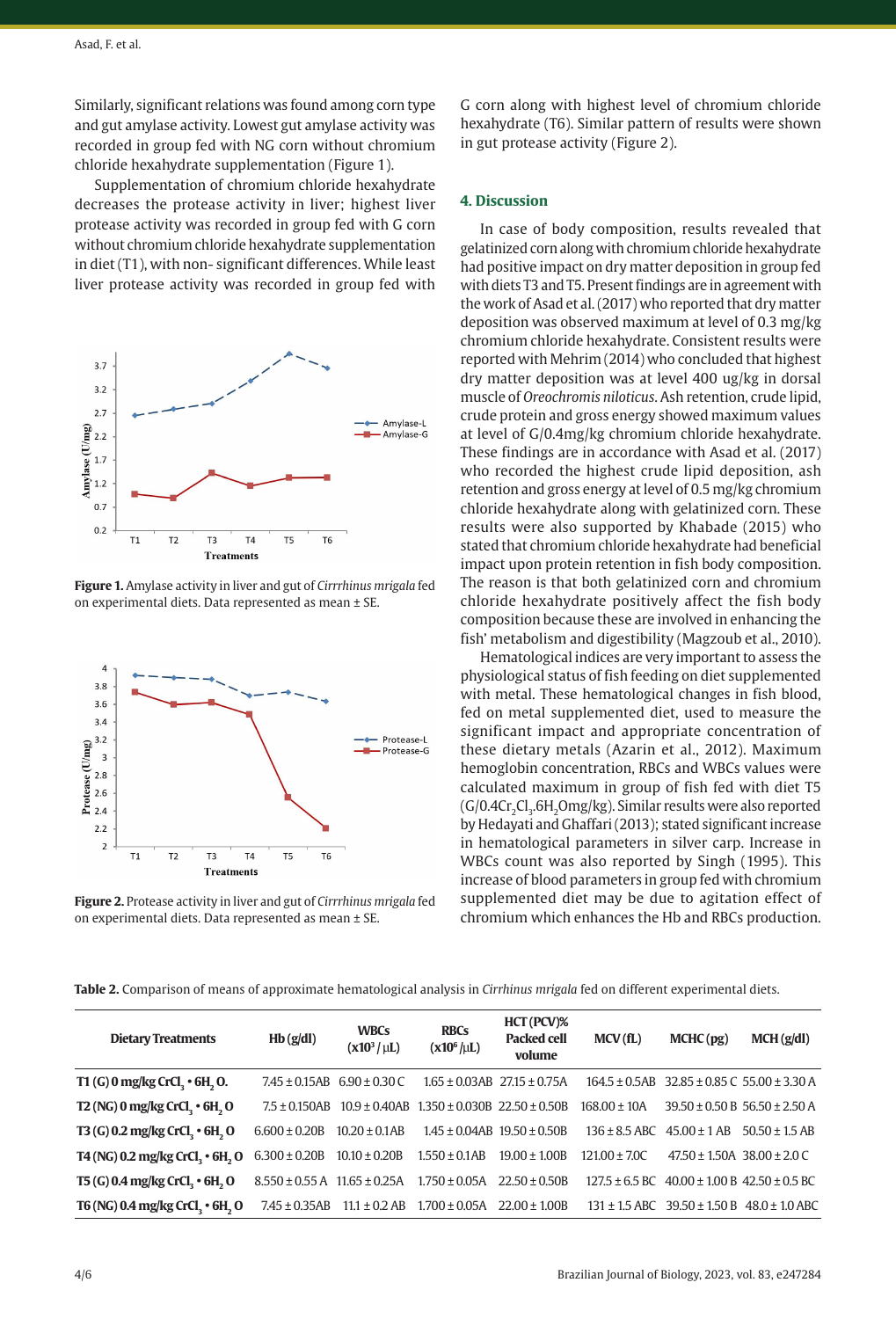It can be supposed that fish may be exposed to gill injury due to chromium toxicity. This in turn, results in deficiency of oxygen, enhancing RBCs production to reduce the affect. Increase in number of WBCs count may be due to immunological response for antibodies' production to overcome stress caused by the chromium. However contradictory results were reported by Al-Ghanim (2011); concluded reduction in RBCs, Hb, and WBCs in the blood of *Cyprinus carpio*. Hematocrit and RBCs indices (MCV, MCH and MCHC) were calculated maximum in groups fed on diet without chromium chloride hexahydrate supplementation. However dissimilar findings were reported by Carvalho and Fernandes (2006).

Activity of digestive enzymes has been investigated in many omnivorous and herbivorous species as it has major role in polysaccharides' breakdown into small sugar chains. In fish, role of amylase enzyme is glycogen digestion which is an energy source for animal tissues. Highest liver and gut protease activity was recorded in group of fish fed with diet T1. These results correlate with the work of Kumar et al. (2006) who reported decrease in protease activity in *Labeo rohita* with increasing chromium level. However, conflicting results were reported by Xiong et al. (2010) who found higher value of protease in foregut of catfish with chromium supplemented diet. Maximum liver amylase activity was recorded in group fed with diet T5. Similar results were reported by Mohapatra et al. (2003) stated maximum liver amylase activity with increasing chromium and gelatinization level in *Labeo rohita's* diet. Maximum gut amylase activity was recorded in group fed with diet T3. These findings are in agreement with Ghosh et al. (2001) who stated maximum gut amylase activity in group fed with chromium supplemented diet in comparison to group with non-supplemented diet. This may be due to maximum consumption of carbohydrate in gelatinized form in the presence of chromium (enhance absorption) to fulfill the energy requirement (Kumar et al., 2006). However, contradictory results were recorded by Huang et al. (2013) stated that chromium supplementation has no significant impact on amylase activity of fish.

### **5. Conclusion**

From present study it can be concluded that diet supplemented with gelatinized corn and Cr2Cl3.6H2O was beneficial for *Cirrhinus mrigala* as it improves fish body composition, digestibility and hematology. So fish production could be improved by using chromium chloride hexahydrate along with gelatinized corn in feed. However, more research needed in this filed like how much gelatinized degree of corn is required.

### **Acknowledgements**

This research work was accomplished with the funds provided by Higher Education Commission (HEC, Pakistan) under NRPU Project No. 20-5134/NRPU/R&D/HEC/2014.

### **References**

- AL-GHANIM, K.A., 2011. Impact of nickel (Ni) on hematological parameters and behavioral changes in *Cyprinus carpio* (common carp). *African Journal of Biotechnology*, vol. 10, no. 63, pp. 13860- 13866. [http://dx.doi.org/10.5897/AJB11.1893.](https://doi.org/10.5897/AJB11.1893)
- AMERICAN PUBLIC HEALTH ASSOCIATION APHA, 1985. *Standard methods for the examination of water and wastewater.* 20th ed. Washington: APHA, pp. 205-290.
- ASAD, F., NASEEM, N., ASHRAF, A., ALI, T. and BEHZAD, A., 2017. Chemical composition and growth performance of Labeo rohita under the influence of Chromium chloride hexahydrate marker. *International Journal of Biosciences*, vol. 10, no. 1, pp. 186-194. [http://dx.doi.org/10.12692/ijb/10.1.186-194](https://doi.org/10.12692/ijb/10.1.186-194).
- ASAD, F., QAMER, M. and TAHIR, N., 2014. Apparent nutrient digestibility assessment and influence of gelatinized and non-gelatinized corn starch based diet in *Labeo rohita. Journal of Aquaculture Research & Development*, vol. 5, no. 5, pp. 250. [http://dx.doi.org/10.4172/2155-9546.1000250.](https://doi.org/10.4172/2155-9546.1000250)
- ASAD, F., QAMER, S., ASHRAF, A., RAFIQUE, A., SHAHEEN, Z., NISAR, A. and JAVAID, S., 2020. Apparent nutrient digestibility of carbohydrate (corn) in *Cirrhinus mrigala* under the influence of chromium chloride hexahydrate. *Brazilian Journal of Biology = Revista Brasileira de Biologia*, vol. 80, no. 3, pp. 518-522. [http://](https://doi.org/10.1590/1519-6984.214176) [dx.doi.org/10.1590/1519-6984.214176](https://doi.org/10.1590/1519-6984.214176)[. PMid:31576931.](https://www.ncbi.nlm.nih.gov/entrez/query.fcgi?cmd=Retrieve&db=PubMed&list_uids=31576931&dopt=Abstract)
- ASSOCIATION OF OFFICIAL ANALYTICAL CHEMISTS AOAC, 1990. *Official methods of analysis.* Rockville: AOAC, vol. 1, pp. 201-205.
- AZARIN, H., IMANPOUR, M.R. and RAJABPOUR, M., 2012. Effect of sub-lethal levels of copper sulfate on some hematological parameters of Rutilusfrisiikutum fingerlings. *Global Veterinaria*, vol. 9, pp. 479-485.
- AZAZA, M.S., SAIDI, S.A., DHRAIEF, M.N. and EL-FEKI, A., 2020. Growth performance, nutrient digestibility, hematological parameters, and hepatic oxidative stress response in juvenile Nile tilapia, *Oreochromis niloticus*, fed carbohydrates of different complexities. *Journal Animals.*, vol. 10, no. 10, pp. 1913. [http://](https://doi.org/10.3390/ani10101913) [dx.doi.org/10.3390/ani10101913](https://doi.org/10.3390/ani10101913)[. PMid:33086506.](https://www.ncbi.nlm.nih.gov/entrez/query.fcgi?cmd=Retrieve&db=PubMed&list_uids=33086506&dopt=Abstract)
- BANGLADESH. Department of Fisheries DoF, 2011. *National Fish Week 2011 Compendium*. Dhaka. (in Bengali).
- CARVALHO, C.S. and FERNANDES, M.N., 2006. Effect of temperature on copper toxicity and haematological responses in the neotropical fish Prochilodusscofa at low and high pH. *Aquaculture*, vol. 251, no. 1, pp. 109-117. [http://dx.doi.](https://doi.org/10.1016/j.aquaculture.2005.05.018) [org/10.1016/j.aquaculture.2005.05.018.](https://doi.org/10.1016/j.aquaculture.2005.05.018)
- DRABKIN, D.I., 1945. Crystallographic and optical properties of human hemoglobin: a proposal for the standarization of hemoglobin. *The American Journal of Medicine*, vol. 209, pp. 268-270.
- GHOSH, K., CHAKRABORTY, K., SEN, S.K. and RAY, A.K., 2001. Effect of thermostable bacterial a-amylase on growth and feed utilization in rohu, *Labeo rohita* (Hamilton) juveniles. *Israeli Journal of Aquaculture - Bamidgeh*, vol. 53, pp. 101-109.
- GREER, J.P., ARBER, D.A. and GLADER, B., 2014. *Wintrobe's clinical hematology*. 13th ed. Philadelphia: Wolters Kluwer Health, pp. 237-241.
- HEDAYATI, A. and GHAFFARI, Z., 2013. Effect of mercuric chloride on some hematological, biochemical parameters in silver carp *(Hypophthalmichthy smolitrix*). *International Journal of Veterinary Medicine Research & Reports*, vol. 50, pp. 1-11.
- HENKEN, A.M., LUCAS, H., TIJSSEN, P.A.T. and MACHIELS, M.A.M., 1986. A comparison between methods used to determine the energy content of feed, fish and faeces samples. *Journal*